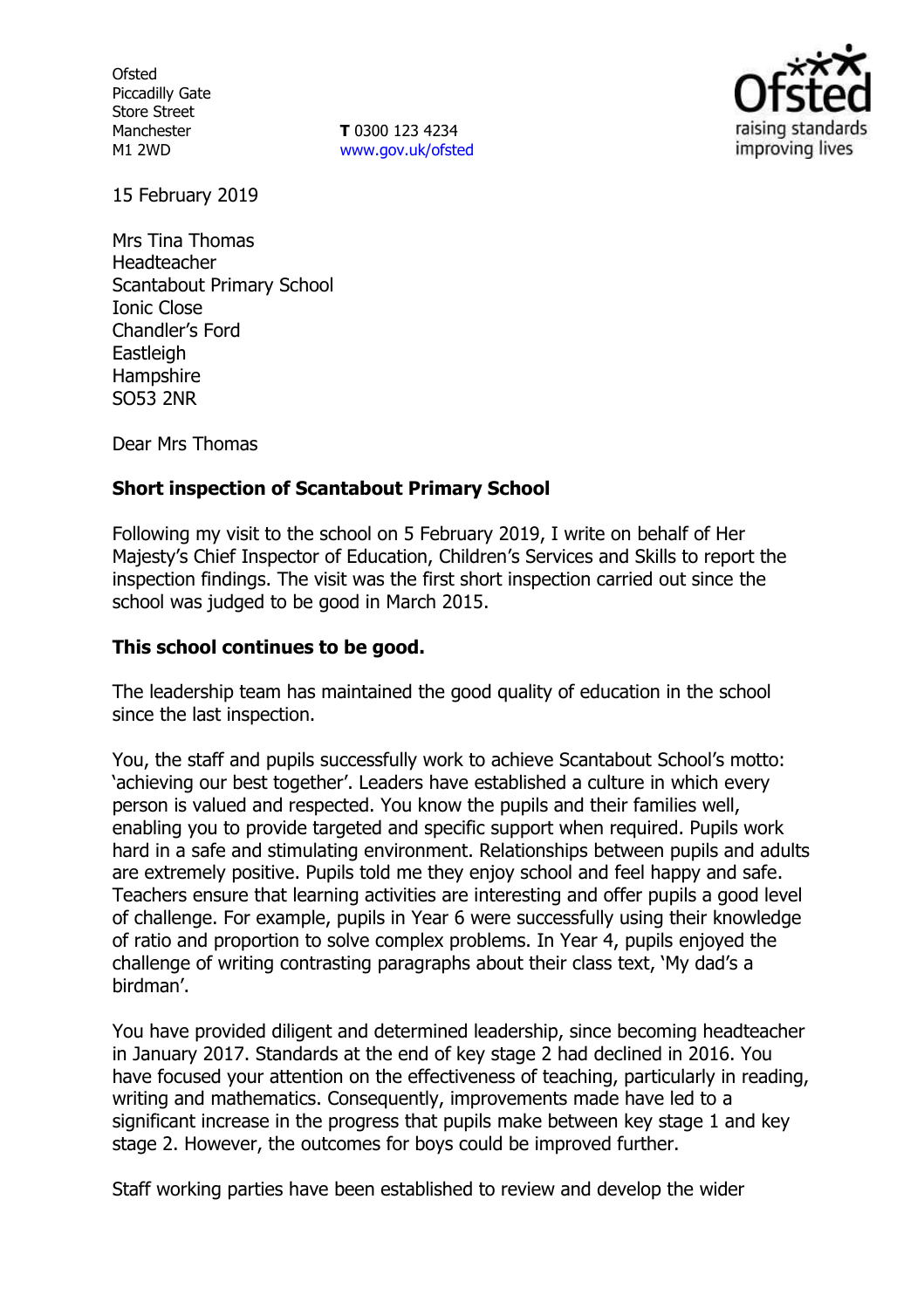

curriculum. Although more work is needed to establish clear sequences of learning that can be adapted to meet the learning needs of all groups of pupils.

Since the last inspection, the governing body has been restructured. Governor profiles have been established which ensure that roles and responsibilities are clear. Governors make visits to the school in order to check on the progress of the school development plan and talk to pupils about their work. Findings from these visits are reported at meetings, therefore ensuring that the governing body is kept up to date. Members of the governing body have received effective training from the local authority adviser, which has helped enable governors to hold you to account. As a result, governors now have a greater understanding of their strategic leadership role in the school and are more proactive in addressing areas that require further work. For example, governors have approached local businesses to recruit new members with the skills required, such as in finance.

You have successfully addressed the improvement areas identified in the previous inspection report. The school development plan is sharply focused on areas requiring improvement. Termly review dates enable the governors to monitor progress made in achieving the targets more easily. Subject leaders have been developed well and have been instrumental in the improvements made to teaching. Teachers have high expectations of what pupils can achieve. Pupils take pride in what they do and the presentation of their work is a strength.

# **Safeguarding is effective.**

The leadership team ensures that all safeguarding arrangements are fit for purpose. You keep detailed records and carefully track every staff concern and any involvement with outside agencies. Governors review your processes regularly as part of their monitoring activity. You and your staff believe that safeguarding is 'everybody's responsibility'. Pupils feel safe and say that bullying is rare. Parents are positive about how the school cares for their children. Pupils know how to keep themselves safe, particularly when using the internet. Pupils behave sensibly around the school and in lessons. They are supervised well during breaktimes and lunchtimes, when they play happily.

Staff receive regular, useful training in safeguarding. They discuss pupils' safety in weekly staff meetings and leaders take swift action to follow up on any concerns raised by staff. Governors and staff have received training about keeping pupils safe from the dangers of radicalisation and extremism. Leaders work effectively with external agencies when needed. They carry out regular reviews of safeguarding and governors monitor recommendations to improve the school's practice carefully.

### **Inspection findings**

■ Leaders have successfully improved teaching since the last inspection. Teachers systematically check the progress that learners make in lessons and over time. The school's 'mark book' system effectively identifies pupils who require further support. Rapid acceleration plans and flexible pupil groupings enable pupils to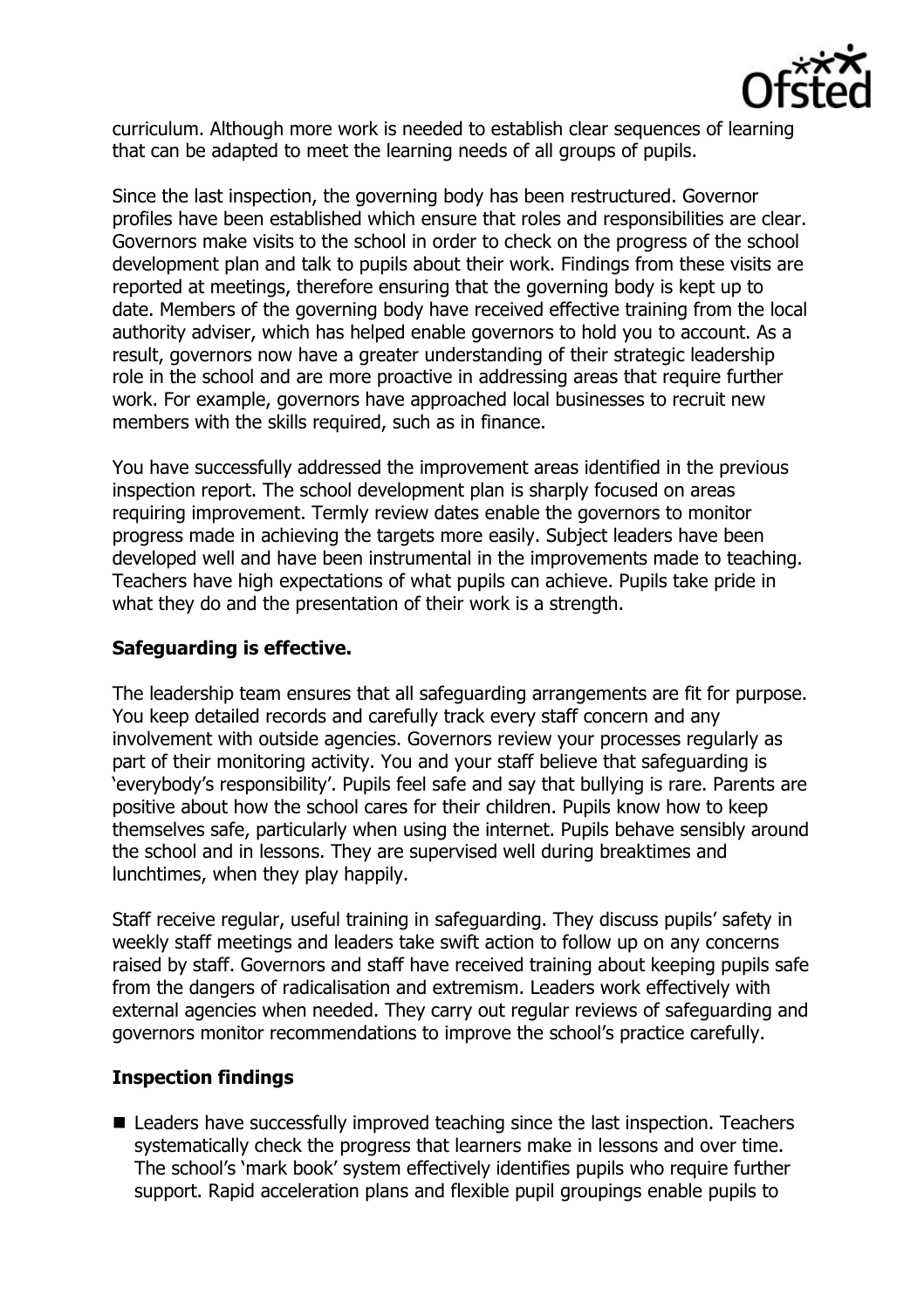

make good progress, as aspects requiring further teaching are addressed quickly by teachers. Teachers provide focused feedback in lessons which enables pupils to improve their work straight away. Pupils say they enjoy using the 'editing strips' to improve their work.

- Subject leaders have supported teachers to develop detailed learning journeys in English and mathematics. The reading curriculum has been revised and now provides a greater focus on developing pupils' comprehension and deduction skills. This and the introduction of high-quality texts has led to a rapid improvement in outcomes in reading across the school.
- Training for staff has led to better use of practical equipment to support learning in mathematics than in the past. Pupils are also given more opportunities to apply their knowledge through problem-solving and reasoning tasks. This has deepened pupils' understanding of key concepts such as decimals, percentages and fractions.
- **IMProvements in the teaching of grammar, punctuation, spelling and handwriting** support pupils to write more precisely. For example, the introduction of daily spelling sessions has significantly improved pupils' spelling across the school.
- Outcomes for pupils at the end of 2018 have been good. For example, pupils' progress from key stage 1 to the end of key stage 2 was in the top 20% of schools nationally for reading, writing and mathematics. The proportion of pupils attaining the expected standard and higher standards at the end of key stage 2 was significantly above the national average.
- $\blacksquare$  The proportion who attained the expected standard at the end of key stage 1 in reading, writing and mathematics was also well above national figures. Over the last three years, the proportion of pupils attaining the expected standard in the Year 1 phonics screening check has been higher than the national average. Similarly, the proportion of children reaching a good level of development in the early years has been above national figures. However, boys do not make the same amount of progress as girls, particularly in reading and writing.
- The school provides a broad and balanced curriculum which offers a wide range of learning opportunities. Special days focus on developing key concepts such as pupils' understanding of using microscopes during 'STEM' week. Music is a strength of the school as pupils can learn to play a range of instruments.
- The curriculum makes a strong contribution to pupils' personal development and well-being. Spiritual, moral, social and cultural development opportunities are effectively built into the curriculum. The subject leader has introduced new units of work such as a 'healthy mind' unit which supports pupils' mental health well. Units on financial management have also been incorporated, which increase pupils' understanding of how to manage a budget. Recently introduced discussion times have enabled pupils to share their views and opinions. Themes covered include: peer pressure, managing my emotions, taking risks and questions such as 'Why are rules important?' and 'Who can help me at school?'
- Diversity is celebrated through assembly themes, in the religious education curriculum and through topics such as 'becoming unstuck', which helps pupils develop their understanding of prejudice. Literacy texts have been introduced